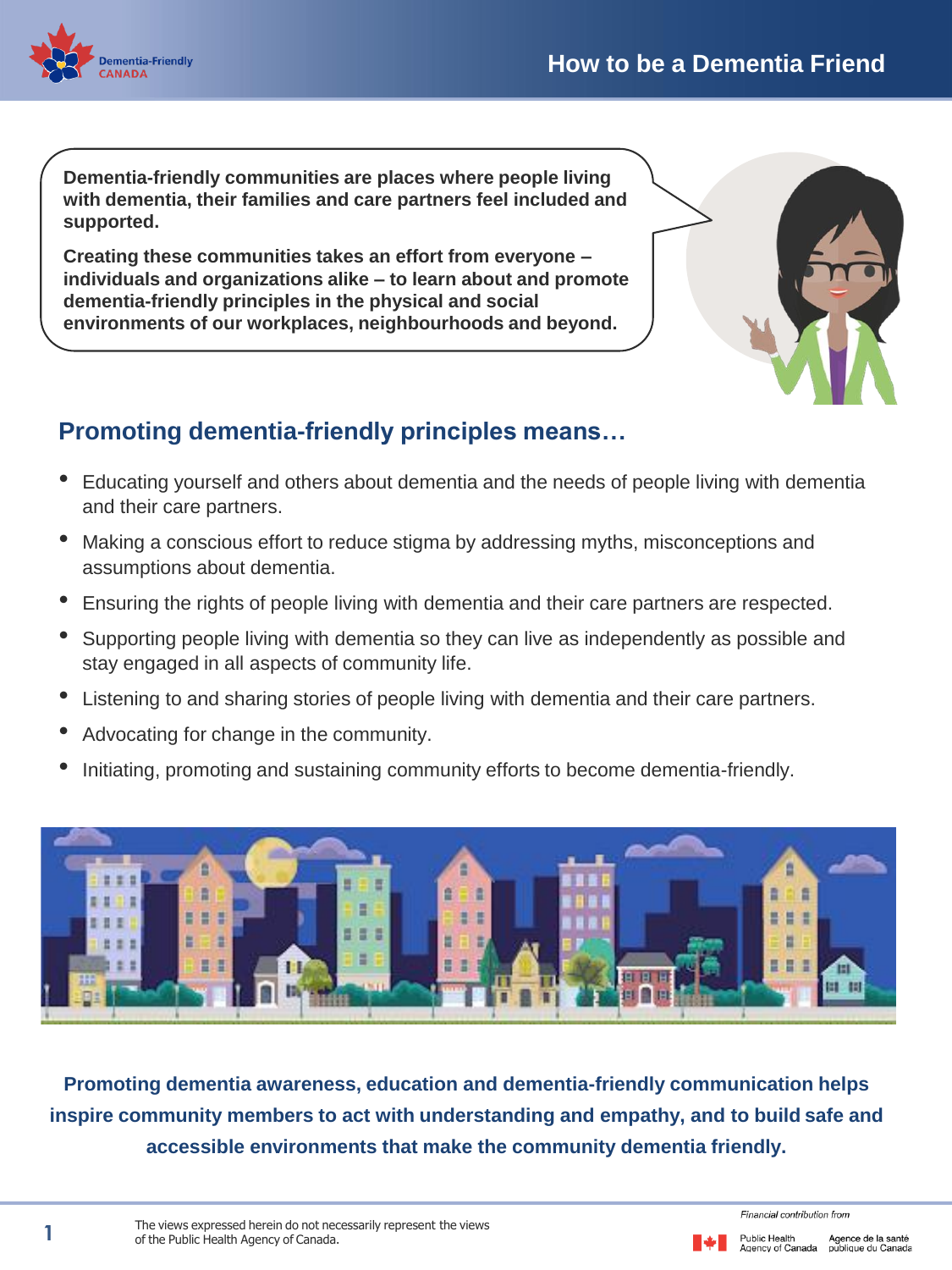



**Here are some things you can do to promote dementia-friendly principles in your community.**

## **As an individual, you can:**

- Learn about dementia and develop your skills so you can be supportive and inclusive in your everyday interactions.
- Avoid using dementia and memory-related jokes that can trivialize the experience of people living with dementia and perpetuate misinformation about age and memory loss.
- Confidently challenge myths and misconceptions and help to reduce stigma using information found in evidence-based resources (such as those available from the Alzheimer Society).
- $\vert\boldsymbol\vee\vert$ Reach out to people living with dementia and their care partners and offer to support and spend time with them.
- Inspire others to get involved by talking openly about dementia.
- Share this tip sheet with others in your community or workplace as a starting point for discussion about dementia-friendly communities.
- Participate in an Alzheimer Society learning opportunity (online or in-person) or contact your local Alzheimer Society to learn more about local resources and upcoming events.
	- Volunteer with your local Alzheimer Society.